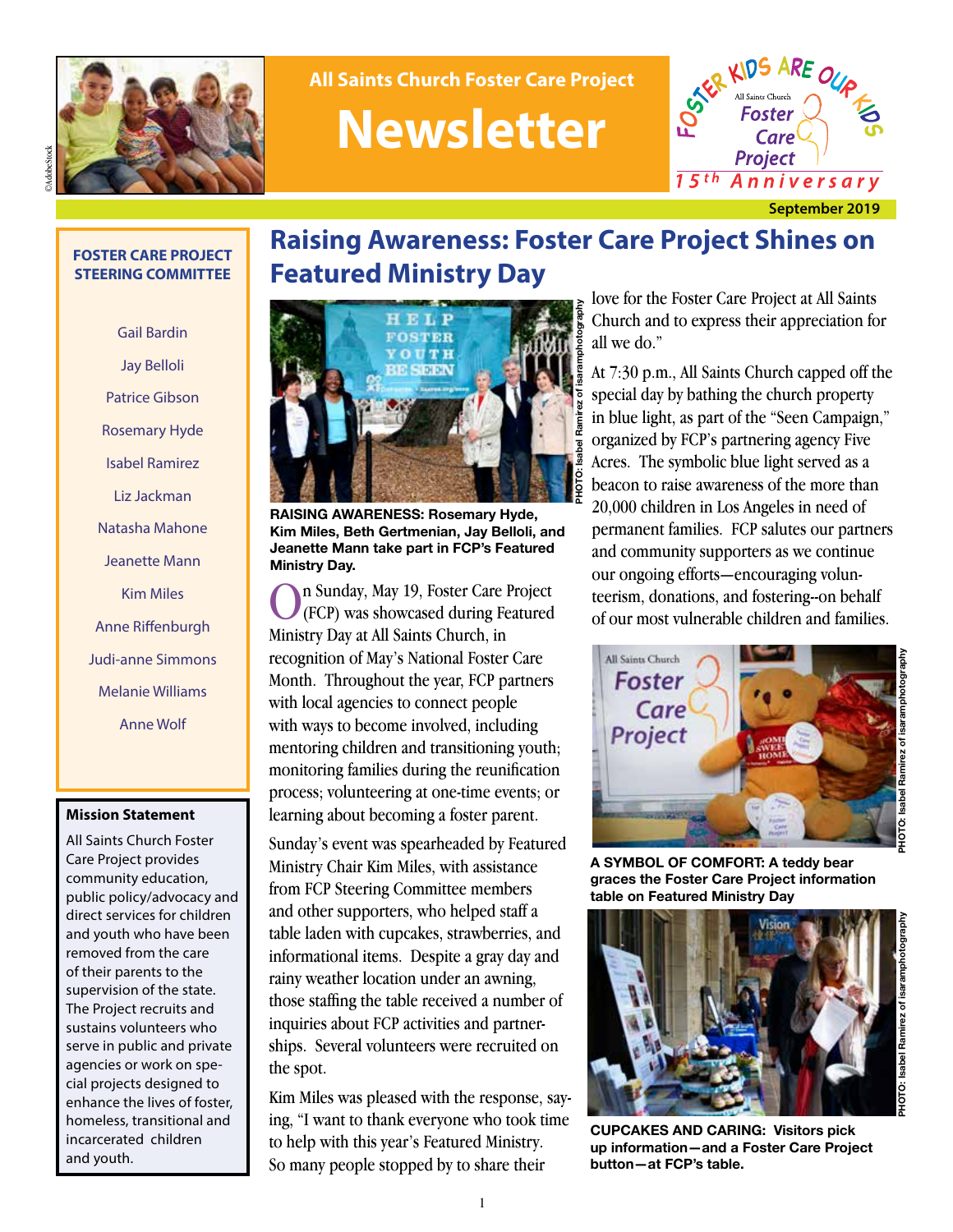# **Art that Matters** 11th ANNUAL FCP ART SHOW, 2019

**France Structure Structure Structure Structure Structure Structure Structure Structure Structure Structure Structure Structure Structure Structure Structure Structure Structure Structure Structure Structure Structure Stru** or children and teens in foster care, experienced varying degrees of trauma, happiness can be elusive. So it should come as no surprise that many turn to art as an avenue of expression and healing, a way to tell a story or convey an emotion when words fail.



peaceful, bucolic scenes. Some works were soothing, others inspiring. A few were shocking,  $\frac{2}{9}$  offering tangible confirmation of the observation that "art is not always about pretty things." A devastating acrylic on canvas called "Broken Home" depicted a house pierced by a jagged tear.

**EVERY PIECE TELLS A STORY: Event organizer Jay Belloli presents work by promising young artists at the 11th Annual FCP Art Show**

On Sunday, May 5, a number of promising

young artists shared portions of their stories through their vibrant, original artwork, as part of Foster Care Project's 11th annual Art Show at All Saints Church. Once again, curator and organizer extraordinaire Jay Belloli provided the logistical "heavy lifting" for the popular event, with an able assist from a small army of Foster Care Project volunteers and supporters.

This year's show included children and youth from five agencies—Five Acres in Altadena, Hathaway-Sycamores and Hillsides in Pasadena, Maryvale in Rosemead, and My Friend's Place in Hollywood. An established young adult artist, formerly in foster care, presented as well. Participants eagerly discussed their work, basking in the warm glow of interest and recognition conferred upon them by parishioners, community members, and others. At the conclusion of the exhibit, all the artwork had sold, with 100% of the proceeds going to the artists. The event was capped by lunch for the youth in the Guild Room pizza was served, with a healthy dose of celebration on the side.

Sweetland Hall hummed with palpable energy as attendees examined the professionally displayed artwork. Many people leaned in for closer contemplation when a piece resonated with them. A wide range of art beckoned—from uplifting florals to geometric abstracts to

A stunning piece entitled "Coping" featured a woman's silhouette adjacent to a mass of real hair. A doughnut, cigarette, pill bottle, mini alcohol bottle, and razor blade nestled within the hair--reflecting the myriad ways that people in pain self-medicate.

We would like to offer a heartfelt thank you to our generous and appreciative art supporters. When you take home a piece from the Art Show you are doing far more than purchasing something interesting for your wall. You are sending a powerful and moving message to our young artists in foster care: "Your art speaks to me. Your art matters. You matter."



**IT TAKES A VILLAGE: A "small army" of enthusiastic volunteers and supporters who helped ensure the Art Show's success this past spring.**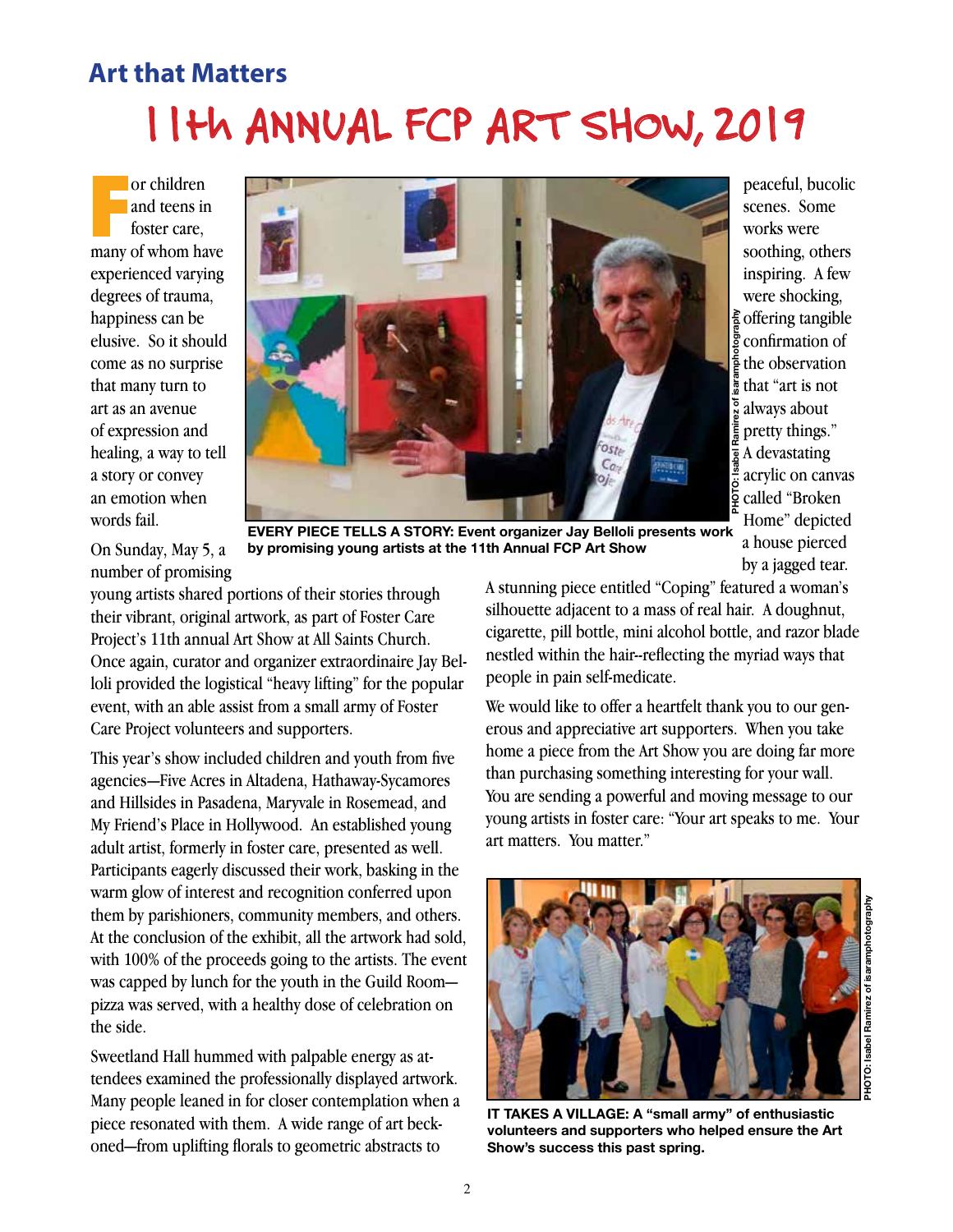"Art is something that makes you breathe with a different kind of happiness." --Anni Albers





**EXPRESSING A PAINFUL AND PERSONAL TRUTH: A young man named Alex from My Friend's Place offers "Broken Home."** 



**to examine some of the Art Show's offerings.**



**PACKING A PUNCH: Spectators view several emotionally charged pieces, including a powerful contribution by a teen girl from Maryvale, entitled "Coping."**



**PROUD PURCHASE: An FCP supporter displays her Art Show find, while volunteers Natasha Mahone, Jane Stockly, and Rosie Chuong share in the moment.**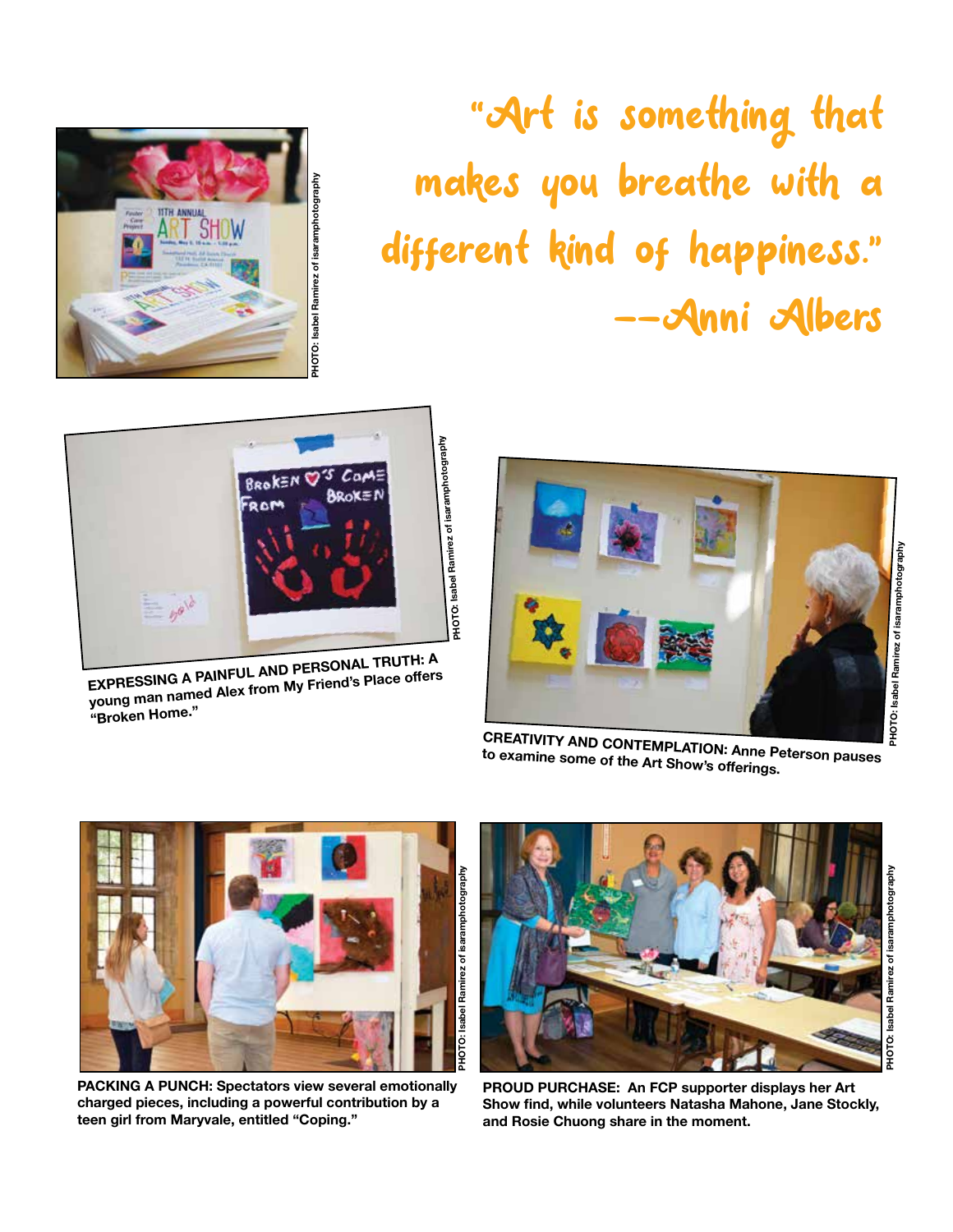# **"Wonderfully Overwhelming" ACAC Backpack Donors Go All Out**



**HELPING HANDS: Elise Robson, Nikoo Berenji, and Annie Arakelian display some of the backpacks donated by FCP supporters at Berenji & Associates.** 

This year's backpack extravaganza proved to be a "wonderfully overwhelming" success, in the words of Beth Gertmenian, who once again served as point person for the annual drive, conducted under the auspices of the Adopt a Child Abuse Caseworker (ACAC) Program. Fifty donors went all out—providing over 100 personalized backpacks to children on the caseloads of our "adopted" caseworkers at DCFS, smashing last year's record of 51 backpacks.

Scores of well-stuffed backpacks made their temporary home on Beth's living room floor throughout July and August, until pickup could be arranged. The care and thoughtfulness lavished by our donors (individuals, groups, and families) on this project was truly amazing. A plethora of themed backpacks were selected for the younger children, including the ever-popular "Frozen" motif and the highly requested themes of unicorns, sports, and superheroes. (Much cooler backpacks found their way to the teenagers.) Berenji  $\&$ Associates, the law firm of former FCP Steering Committee member Nikoo Berenji, purchased and put together more than 30 backpacks. Members of Soroptimist International of Altadena/Pasadena donated eight backpacks as well as cash for supplies. Our village stepped up.

It's hard to describe the impact of this project. When one our social workers, Thomas Nolan, came to pick up 11 backpacks for children on his caseload, he noted that the children are thrilled to receive these well-stuffed backpacks, and their parents are equally thrilled to see their kids excited about returning to school. All of the families appreciate the help with hard-to-afford school supplies. In addition, the social workers benefit from the positive impact that occurs when they come to a potentially difficult visit with such wonderful gifts in hand. The ability for the social workers to build a trusting relationship with their families is a key factor in making positive changes.

Ruth Lee, another of our social workers, reported that two boys on her caseload requested high-end backpacks. When she explained that the brand was too expensive, they were disappointed, but accepting. The donor, Chris Aristo, did some research, found a deal, and was able to fulfill their wish. When Ruth presented the boys with the backpacks at the DCFS office, they jumped up and down, screaming with delight—creating such a ruckus Ruth had to shoo them out of the reception area into a private room. Ruth was so moved by the Aristo family's generosity, she emailed Chris: "{The boys} were overjoyed with the backpacks and everything in them. They opened everything and read your letters in my office. I was honored to see their expressions and receive their hugs. I am sure they will forever remember how they were blessed by you." Chris wrote back to say: "It is truly my pleasure. My wife teared up knowing we were able to provide some joy to these young men."



**PACKED WITH LOVE: Annie Arakelian takes a moment to fill a backpack with personalized goodies.** 

**Continued on Pg. 6**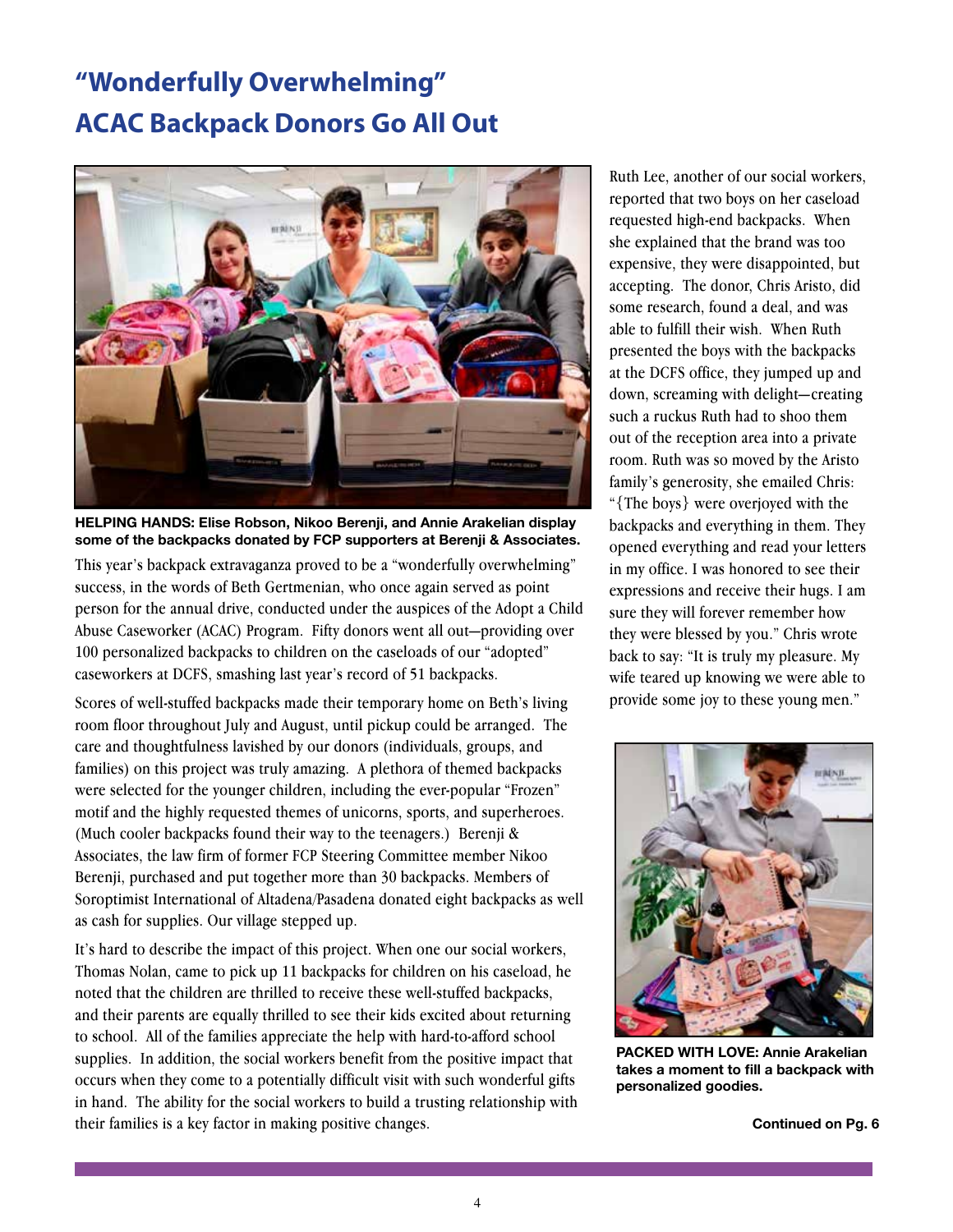# **Volunteer "Helpers in Life" Show Up for Foster Kids at Shopping Spree**





**ALL SMILES: Foster Care Project's Anne Riffenburgh, Kim Miles, and Beth Gertmenian expressed their appreciation for Target store manager Bobby Hernandez, who helped ensure a smooth event.**

At 8:00 a.m. on Saturday, July 20th, 15 children and teens arrived at Target Pasadena to take part in Foster Care Project's annual back-to-school shopping spree, hosted by the Adopt a Child Abuse Caregiver (ACAC) program. Some were raring to go, others appeared a bit sleepy and bleary-eyed, but all were soon swept up in the excitement of being paired with an adult for a fun morning with their own "personal shopper." (An additional 15 young people, who were unable



**GOING THE EXTRA MILE: Our "adopted" DCFS social workers, Thomas Nolan and Ruth Lee, came out on a Saturday to support their families and assist with the FCP shopping spree.**

to participate on the scheduled date, received new clothes at a later time.)

Volunteers helped manage a \$200 gift card and provided individualized attention and guidance on the purchase of shirts, pants, school uniforms, jackets, shoes, and socks ensuring that each child would go back to school "in style," with bolstered confidence. The kids bonded with their volunteers, sharing immediate goals ("to do well"



**"I FOUND THIS JACKET WITH MY SPIDEY SENSE:" Spider-Man, a perennial favorite need we say more?**

in the coming school year) and future aspirations ("to be a mechanical engineer"). One boy grilled his male volunteer with questions about the "old days." What was it like in the retro 80s and 90s?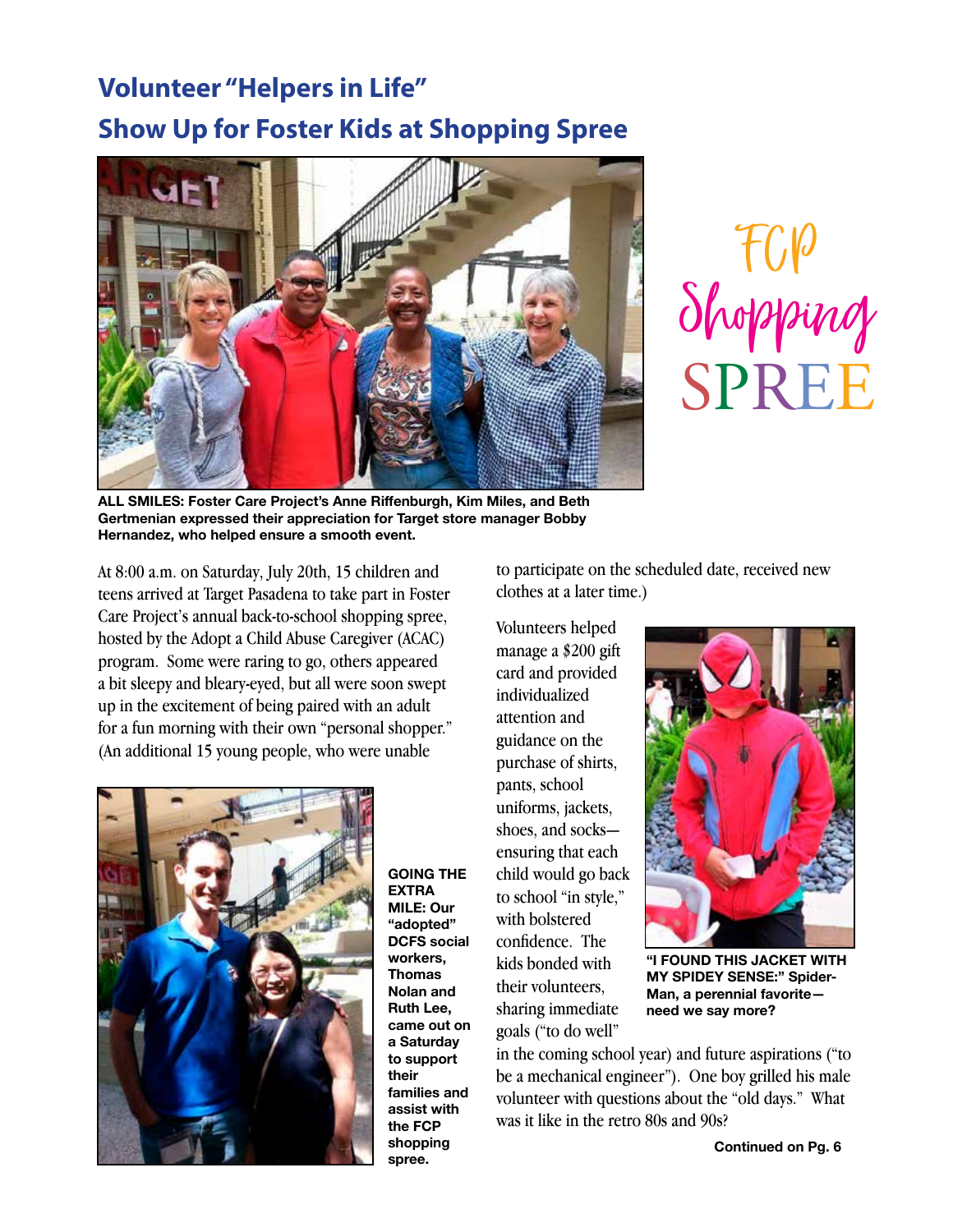### **Continued from Pg. 4 BACKPACKS**

Beth added a postscript to the story, saying, "Ruth was so moved by the generosity of our donors that she wanted to write personal notes to each one. I think we have persuaded her that one note, sent to all the donors, will be quite sufficient. Her time is better spent working on the needs of the children and families, which she continues to do so well."



**A BEVY OF BACKPACKS: Our "adopted" DCFS social worker Ruth Lee fills her car with donated backpacks for children on her caseload.**

Until a couple of years ago, three members of the ACAC team bought a number of standard, not-very-interesting backpacks and filled them with the basics. That early effort got backpacks and school supplies to a small circle of children who needed them. Then we opened up the project to the community, and the community responded with joyful enthusiasm, significantly expanding our reach. Thanks to all who participated. We are wonderfully overwhelmed.



**SETTING OUT: Starting school with confidence and enthusiasm… and a new backpack!**

### **Continued from Pg. 5 SHOPPING SPREE**

As always, our volunteers seemed to enjoy the experience as much as the young people they were matched with. Longtime supporter Cynthia Juvinall said the six-year-old she shopped with was delighted to go home with sparkly new shoes. She added, "This is a great opportunity to show kids there are helpers in life. I hope to be back next year."

We hope that all our volunteer shoppers will be able to return next year, and that we'll add new volunteers as well. We offer our sincere appreciation to all who turned out on an early Saturday morning to demonstrate to our young shoppers (and their families) that there is a community of people who care. Thank you for taking the time to be "helpers in life."



**TOO COOL FOR SCHOOL: This young man models a newly purchased football jersey of his favorite team.**



**THUMBS UP! One of our young shoppers was thrilled to find a jacket based on the character "Loot Llama."**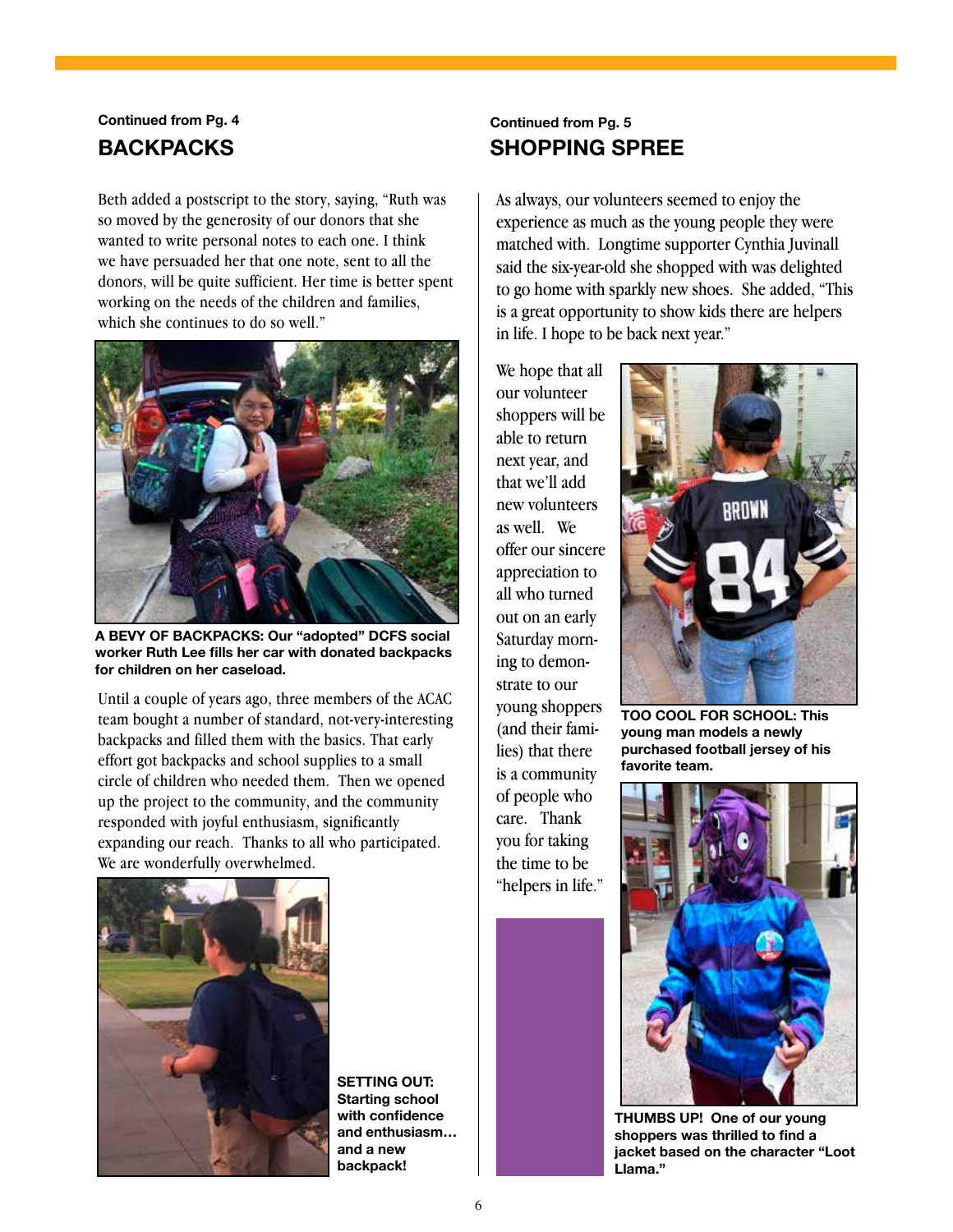# **Nancy Dannevik An Appreciation**



Nancy Dannevik volunteered at My Friend's Place (MFP), a partnering agency of Foster Care Project (FCP), for fifteen years. Earlier this year she moved to Sacramento. As we look back at her legacy of contribution and service, we salute Nancy's commitment to addressing the needs of vulnerable youth in our community.

#### *Who inspired you growing up?*

I remember asking my mother when I was about 12 why she volunteered so much. Brownies and Girl Scout troops, Sunday School, PTA, March of Dimes, day camp for scouts, and there were more. She was usually the leader or director. She noted that her mother had said that because their family had been given much, it was up to our family to give in return. And these were modest families by today's standards. My mother has most certainly been my inspiration. When I was no longer leading a Cub Scout troop or serving in PTA, I realized that I needed to be helpful in some way. Walk the walk, if you will. And there was All Saints laying out the possibilitiesor me! Karma? The Holy Spirit?

### *How did you become involved with My Friend's Place?*

All Saints had a big lunch meeting and there were speakers from many agencies invited by Foster Care Project. They talked about their work and asked for volunteers. Because I lived in L.A., and MFP was only about 15 minutes from my house, that helped me decide to volunteer there. MFP's Heather Carmichael presented at the meeting and was most persuasive. I had been especially interested and concerned about teens that aged out of the system and what became of them.

### *What did you like best about volunteering at My Friend's Place?*

Over the years I did various things at MFP: the Bra Project {which provided well-fitted undergarments for teen girls}, cooking classes, helping serve lunches, and jumping in when asked by the staff. Being part of Foster Care Project gave me an opening to invite volunteers and provided some funding to facilitate our activities.

I especially enjoyed writing letters for James. He was autistic and couldn't write himself but he had many questions. He dictated and we wrote to the L.A. Zoo, some TV stations, the AIDS Project, the weather bureau, NASA, and more. Sometimes we got responses and he was quite happy about that. Cooking classes gave me a great feeling of joy. The youth were very happy to be in a small group with me and excited for the attention. We talked about careful shopping, food values, etc. Then they all tasted. Whether or not they would ever get a chance to cook themselves in a kitchen of their own wasn't really that important, but the experience for all of us was lots of fun.

### *How would you describe the mission of MFP?*

The mission of MFP is first to get the youth to return home, if that is appropriate. If returning home is not possible, the goal is to help them get off the streets and become self-sufficient. It was amazing to me how grateful the youth were for anything we did for them. The real reward is for us volunteers.

> **Joe Kelly: Art/Design Jeanette Mann: Writing/Editing Anne Riffenburgh: Writing/Editing**